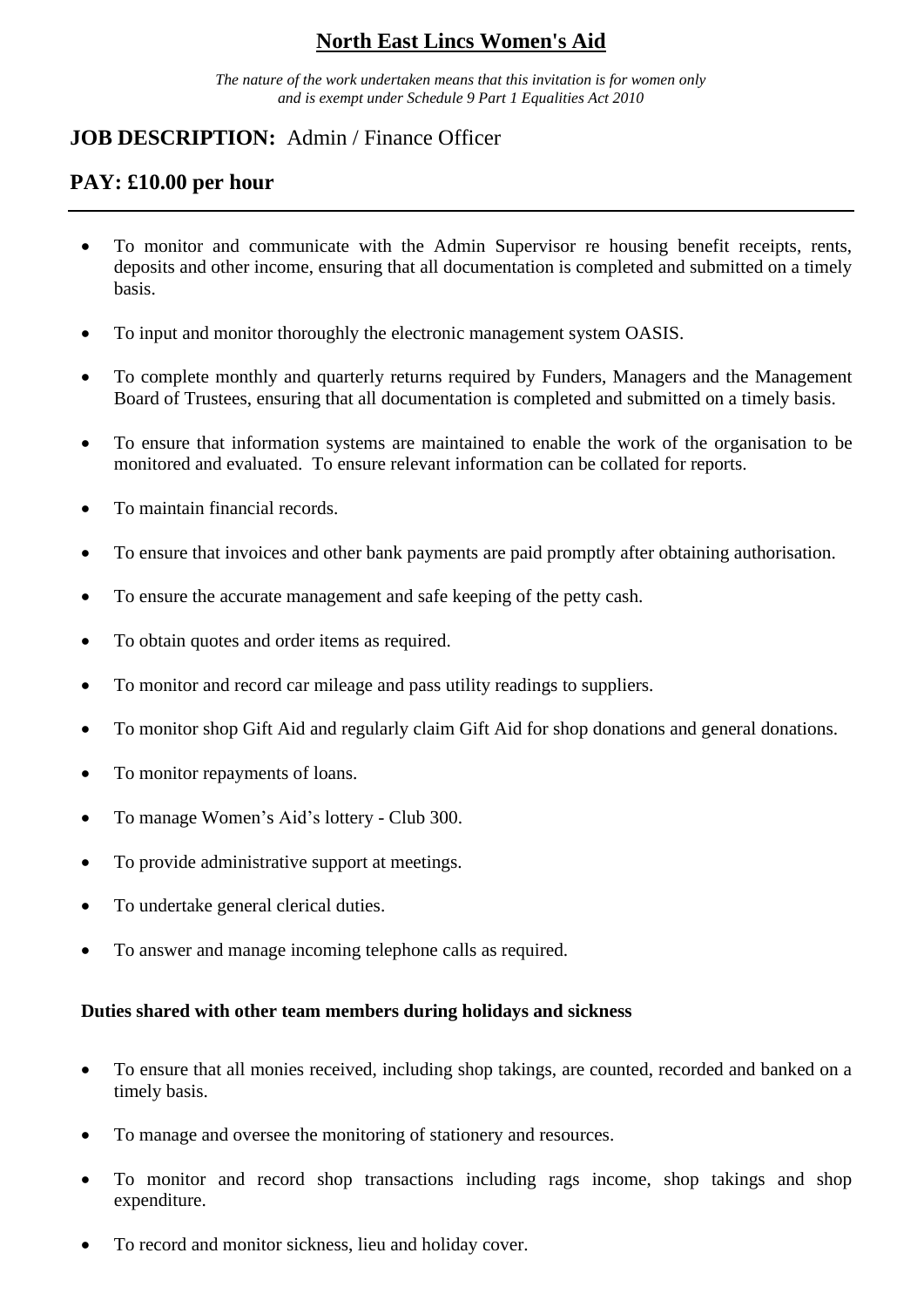### **General**

- To attend and participate in team meetings and supervisions.
- To develop positive links with appropriate agencies, organisations, suppliers and customers.
- When necessary, to work on a flexible basis to assist with holiday and sickness cover and to meet the needs of the project.
- To participate in policy and quality development when requested.
- To attend appropriate training in consultation with the management team.
- To undertake any other reasonable tasks requested by the Finance Manager / Admin Supervisor / Chief Officer.